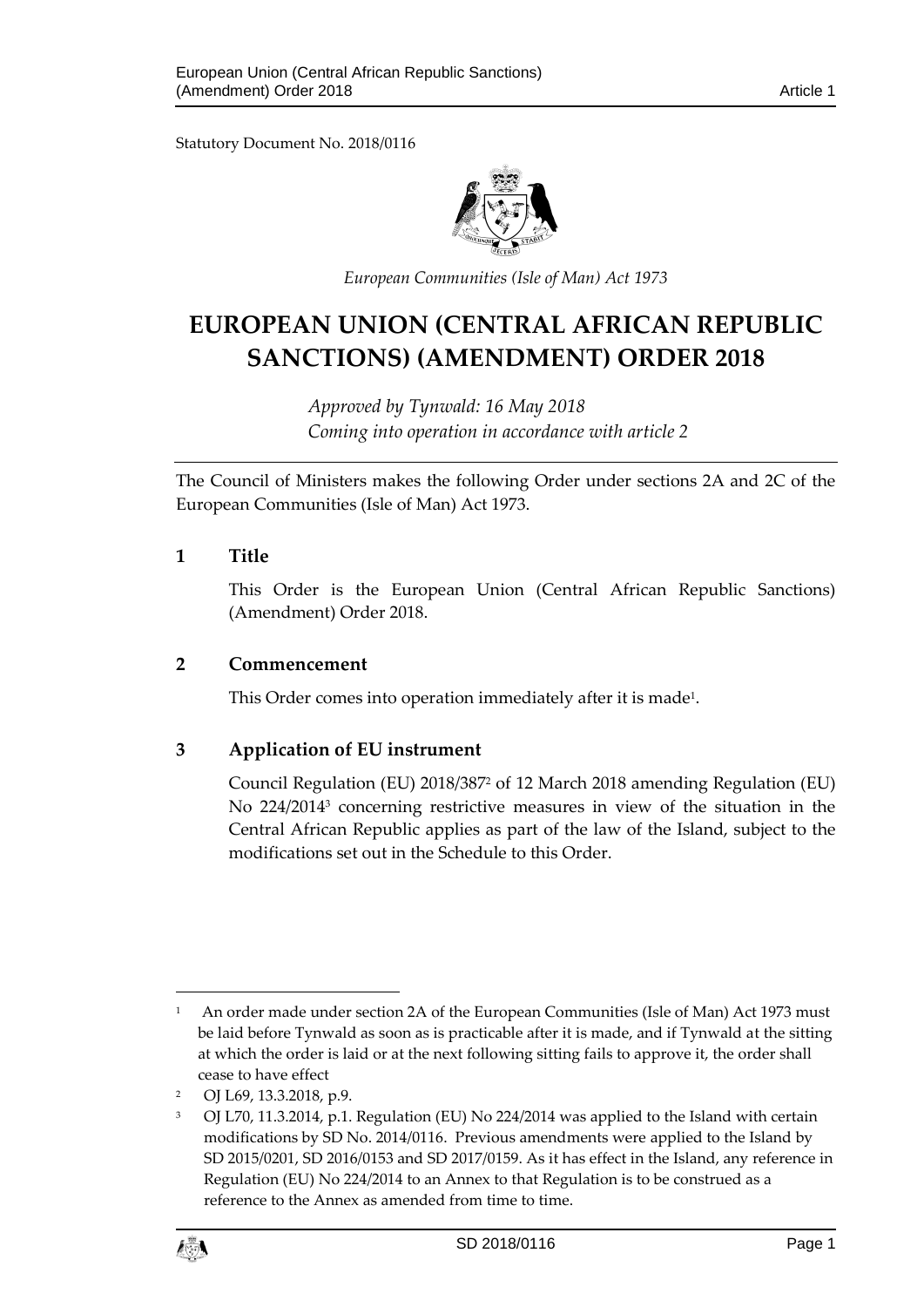### **MADE 08:00 24 APRIL 2018**

# **W GREENHOW**

*Chief Secretary*

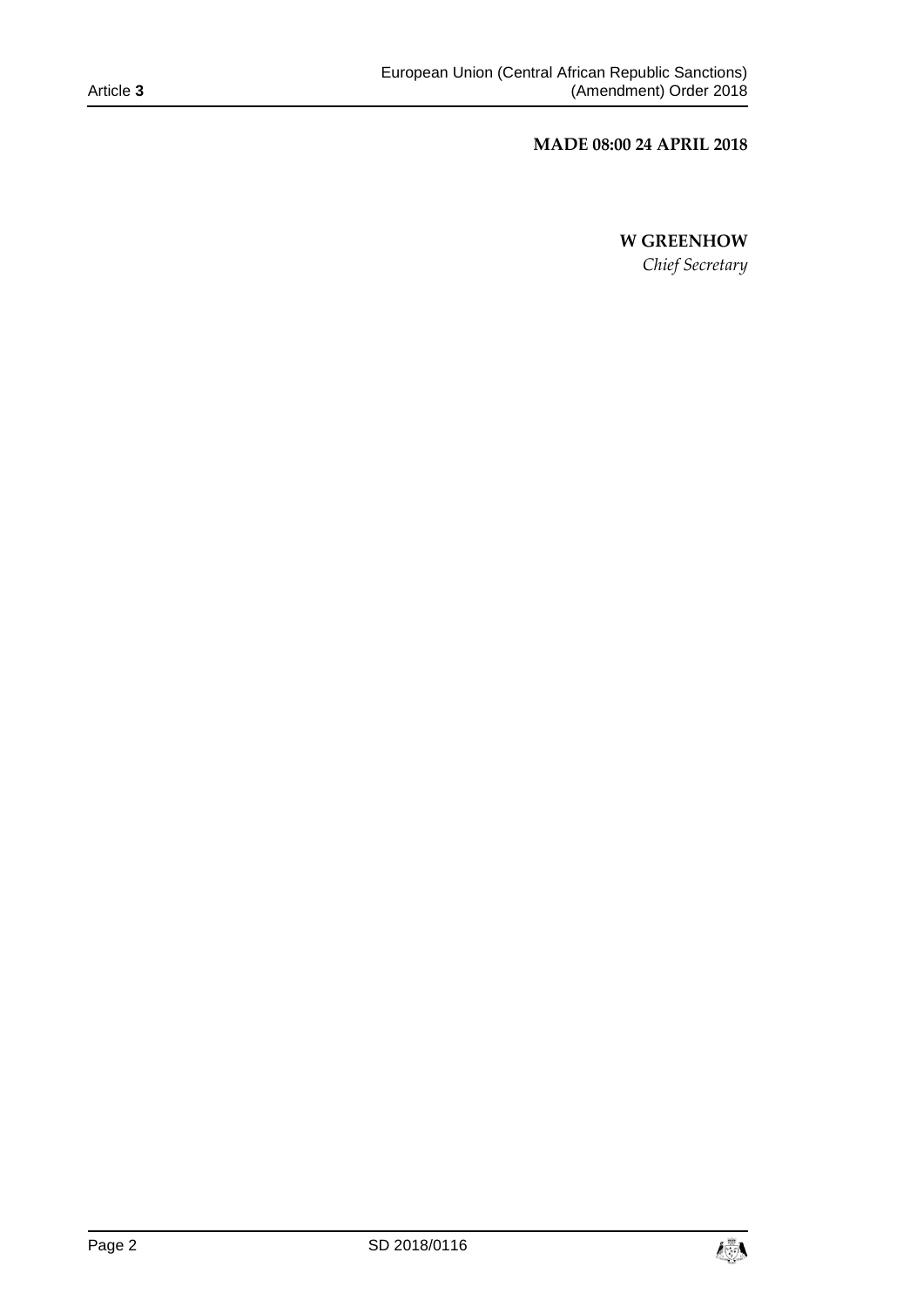# **SCHEDULE**

### [Article 3]

# **MODIFICATIONS TO THE APPLIED EU INSTRUMENT**

COUNCIL REGULATION (EU) 2018/387 of 12 March 2018 amending Regulation (EU) No 224/2014 concerning restrictive measures in view of the situation in the Central African Republic

- (1) Except where otherwise provided below, references in the Regulation to "Member States" and "the Union" shall be read as if the Island were itself a Member State, its territory were included within the Union territory and for the purposes of European Union law were a separate country from the United Kingdom.
- (2) The reference to the Union does not include the Island in the term "High Representative of the Union for Foreign Affairs and Security Policy".
- (3) Omit Article 2.
- (4) After Article 2, omit the statement of application and effect.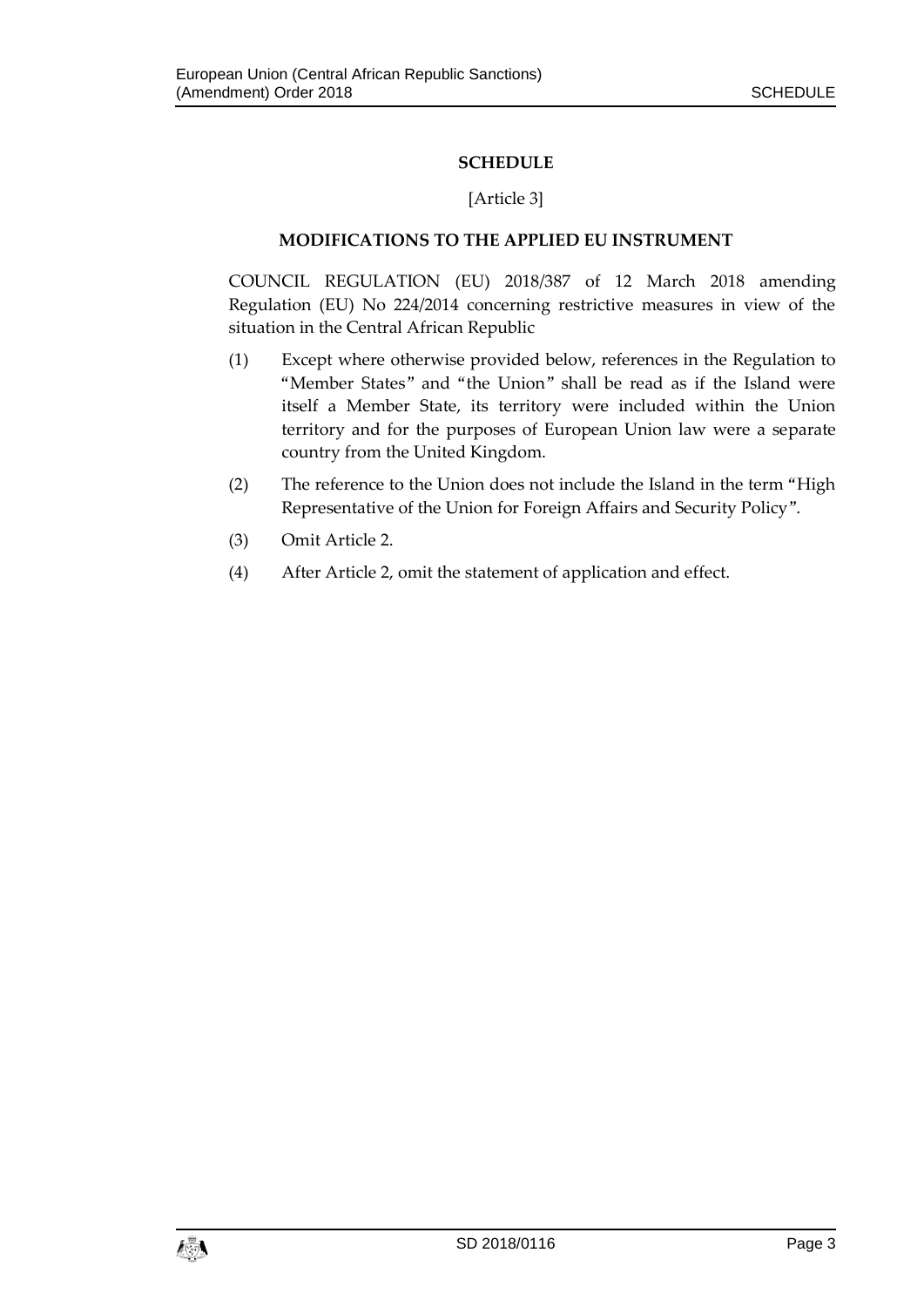# *EXPLANATORY NOTE*

### *(This note is not part of the Order)*

This Order applies the provisions of Council Regulation (EU) 2018/387, as amended by the Schedule to the Order, as part of the law of the Island. This EU Regulation amends Council Regulation (EU) No 224/2014 concerning restrictive measures in view of the situation in the Central African Republic which was applied to the Island with certain modifications by SD 2014/0116.

On 30 January 2018 the United Nations Security Council adopted Resolution 2399 (2018) amending exemptions to the arms embargo and the designation criteria for the asset freeze. This Order gives effect to the amendments.

A copy of Council Regulation (EU) 2018/387 as amended is attached as an Annex but the Annex does not form part of the Order.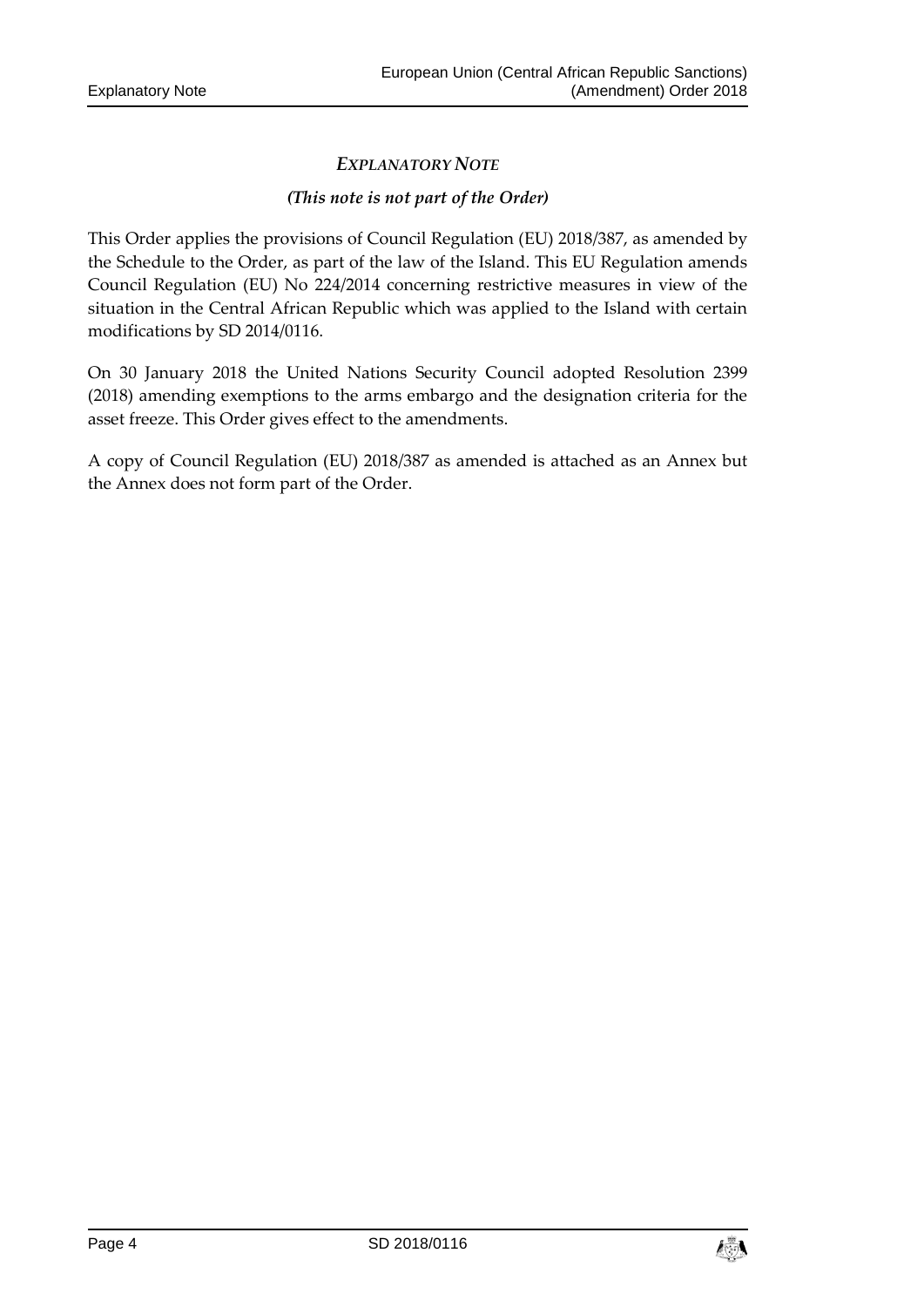#### **Annex**

#### **COUNCIL REGULATION (EU) 2018/387**

#### **of 12 March 2018**

#### **amending Regulation (EU) No 224/2014 concerning restrictive measures in view of the situation in the Central African Republic**

THE COUNCIL OF THE EUROPEAN UNION,

Having regard to the Treaty n the Functioning of the European Union, and in particular Article 215 thereof,

Having regard to Council Decision 2013/798/CFSP of 23 December 2013 concerning restrictive measures against the Central African Republic<sup>4</sup>,

Having regard to the joint proposal of the High Representative of the Union for Foreign Affairs and Security Policy and of the European Commission,

Whereas:

- $(1)$  Council Regulation (EU) No 224/2014<sup>5</sup> gives effect to certain measures provided for in Decision 2013/798/CFSP.
- (2) Decision 2013/798/CFSP provides for an arms embargo against the Central African Republic and for the freezing of funds and economic resources of certain persons engaging in or providing support for acts that undermine the peace, stability or security of the Central African Republic.
- (3) On 30 January 2018, the United Nations Security Council adopted Resolution 2399 (2018) ('UNSCR 2399'), which amended the exemptions to the arms embargo and the designation criteria for the asset freeze. The Council adopted Decision (CFSP)  $2018/391^6$ , amending Decision 2013/798/CFSP to give effect to UNSCR 2399.
- (4) This measure falls within the scope of the Treaty, and regulatory action at the level of the Union is therefore necessary in order to implement it, in particular with a view to ensuring its uniform application by economic operators in all Member States.
- (5) Regulation (EU) No 224/2014 should therefore be amended accordingly,

HAS ADOPTED THIS REGULATION:

Article 1

Regulation (EU) No 224/2014 is amended as follows:

(1) In Article 3, point (a) is replaced by the following:

<sup>1</sup> <sup>4</sup> OJ L352, 24.12.2013, p.51.

<sup>5</sup> Council Regulation (EU) No 224.2014 of 10 March 2014 concerning restrictive measures in view of the situation in the Central African Republic (OJ L70, 11.3.2014, p.1).

<sup>&</sup>lt;sup>6</sup> Council Decision (CFSP) 2018/391 of 12 March 2018 amending Decision 2013/798/CFSP concerning restrictive measures against the Central African Republic (OJ L69, 13.3.2018, p.46).